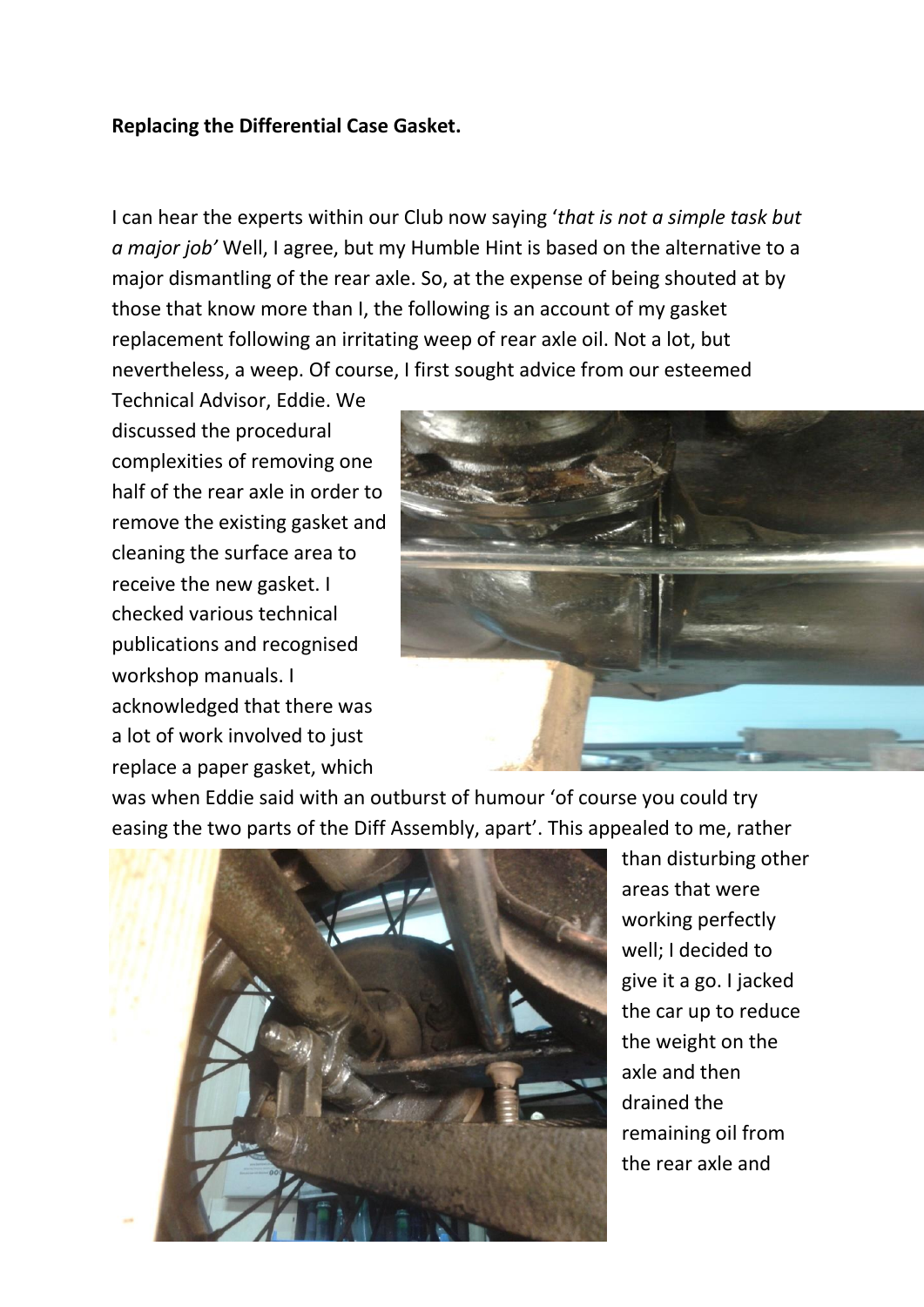loosened the six retaining bolts. I then supported the two axle halves with blocks in order to eliminate any internal damage or stress to the assembly. There was no surprise that nothing moved laterally at this point which is what I wanted it to do. I then thoroughly cleaned the area of any remaining oil and grit and dried it so that no foreign matter could enter the housing when the two parts parted at the point where the new gasket would be fitted. At this point, I cut a piece of ¾'' thin walled copper tube (old chromed water pipe) to a length that would be forced between the two leaf springs as seen in the photograph. This was about 3/8'' longer than the distance between the two springs. Thin walled so as to be able to be bent slightly, to curve around the diff, housing. A slot 1/8'' deep was cut at each end to fit over the thickness of the main leaf to prevent any vertical slipping. You will also note that a small block of wood was 'G' clamped to the top face of each spring so that the end face of the tube would bite into the wood preventing any fore and aft slippage.

The total distance between the bottom of each slot in the tube was 1/8'' longer than the distance between the springs. This would allow for some compression of the copper and move the two parts of the Diff. housing apart about 1/16''. The tube was then gently tapped into position using a rubber mallet. This then allowed the existing gasket to be removed by using a round ended knife (to be washed and returned secretly to the kitchen drawer after use). The gasket had broken into six pieces and had been so, for some time. Without the gasket in place the space was amply big enough to clean both of the surfaces ready to receive the new gasket, this can be seen in the second photograph.

In order to get the new gasket fitted, it had to be cut at the most uppermost point so that it could be fed into position. This was equi-distant between two of the bolt holes and the cut positioned at 12 o'clock to reduce the chance of a leak. I usually use Loctite 5980 gasket sealer, a black silicone looking compound available in tubes, but being unable to obtain any, I used silicone sealant which I have found in the past a good substitute; apologies to all the purists who have just winced at that. I then proceeded to replace the six bolts but not